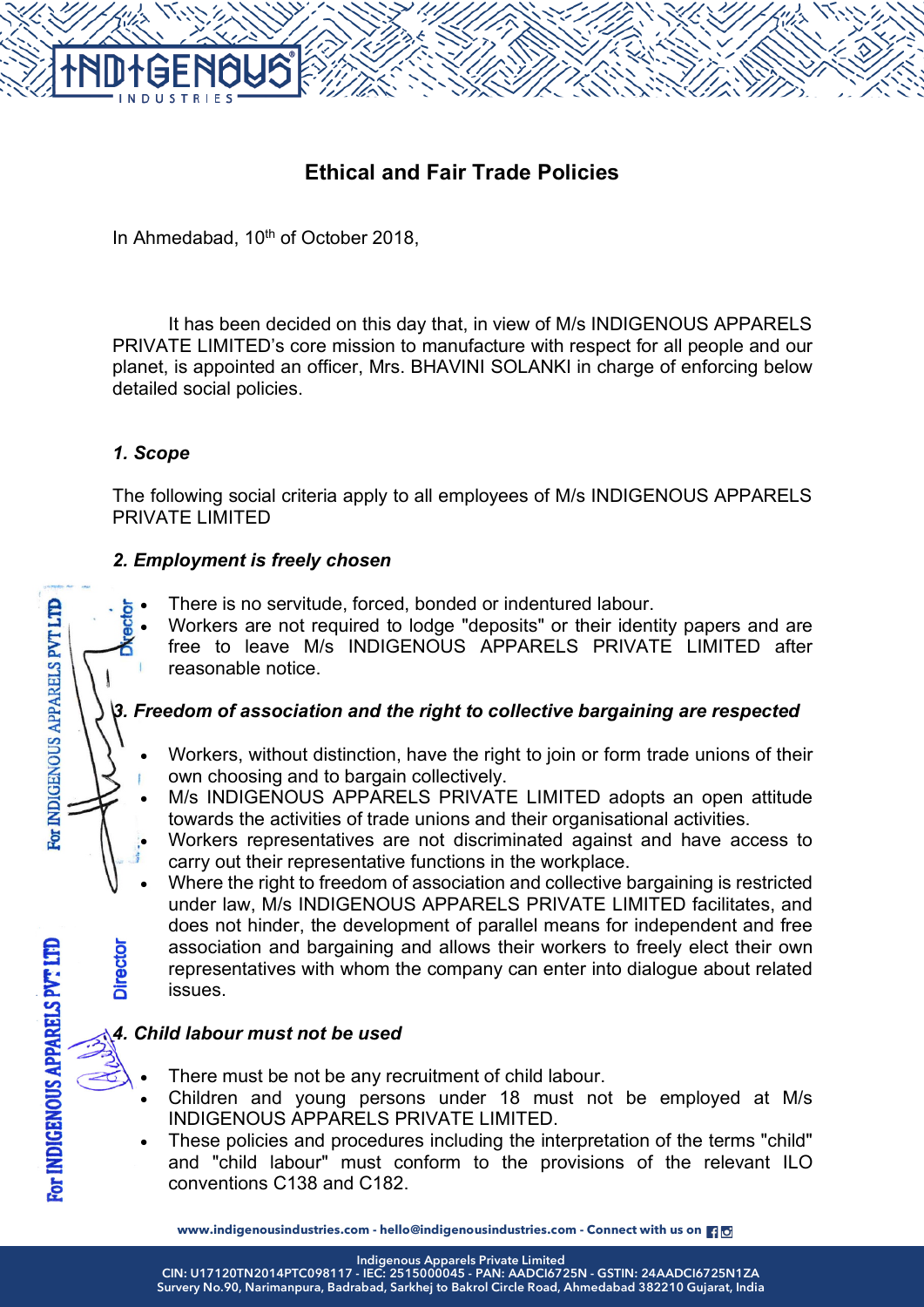

# *5. No discrimination is practised*

• There is no kind of discrimination e.g. in hiring, compensation, access to training, promotion, termination or retirement based on race, caste, ethnic or national origin, nationality, religion, age, disability, gender, marital status, sexual orientation, union membership, political affiliation, social background or any other condition that could give rise to discrimination. In particular, workers shall not be harassed or disciplined on any of the grounds listed above.

#### *6. Working conditions are safe and hygienic*

- A safe and hygienic working environment must be provided, bearing in mind the prevailing knowledge of the industry and of any specific hazards. Vulnerable individuals such as - but not limited to - young workers, new and expecting mothers and persons with disabilities, shall receive special protection. Appropriate personal protective equipment must be provided to the workers and it must be assured that these are being used whenever necessary. Adequate steps must be taken to prevent accidents and injury to health arising from, associated with, or occurring in the course of work, by minimising, so far as is reasonably practicable, the causes of hazards inherent in the working environment.
	- Systems must be in place to detect, assess, avoid and respond to potential threats to the health and safety of workers. Effective measures must be taken to prevent workers from having accidents, injuries or illnesses, arising from, associated with, or occurring during work.
- For all chemical substances and preparations used the corresponding Material Safety Data Sheet (MSDS) must be maintained and it must be assured that the applicable health and safety measures for handling and storing these chemicals are implemented.
- M/s INDIGENOUS APPARELS PRIVATE LIMITED must take all appropriate measures within their sphere of influence, to see to the stability and safety of the equipment and buildings they use, including accommodation to workers, where provided, as well as to protect against any foreseeable emergency. Workers must be able to exit the premises in case of imminent danger without seeking permission.
- Workers must receive regular and recorded health and safety training incl. fire prevention training and evacuation drills, and such training must be repeated for new or reassigned workers.
- Access to clean toilet facilities and to potable water, and, to rest areas, food consuming areas and sanitary facilities for food storage must be provided.

# *7. Fair remuneration*

- Wages and benefits paid for a standard working week meet, at a minimum, national legal standards or industry benchmark standards, whichever is higher. In any event wages should always be enough to meet basic needs and to provide some discretionary income.
- All workers must be provided with written and understandable information about their employment conditions compliant with national legal requirements and including wages and social benefits legally granted before they enter

**Indigenous Apparels Private Limited**

For INDIGENOUS APPARELS PVT LTD

For INDIGENOUS APPARELS PVT LTD

**Director**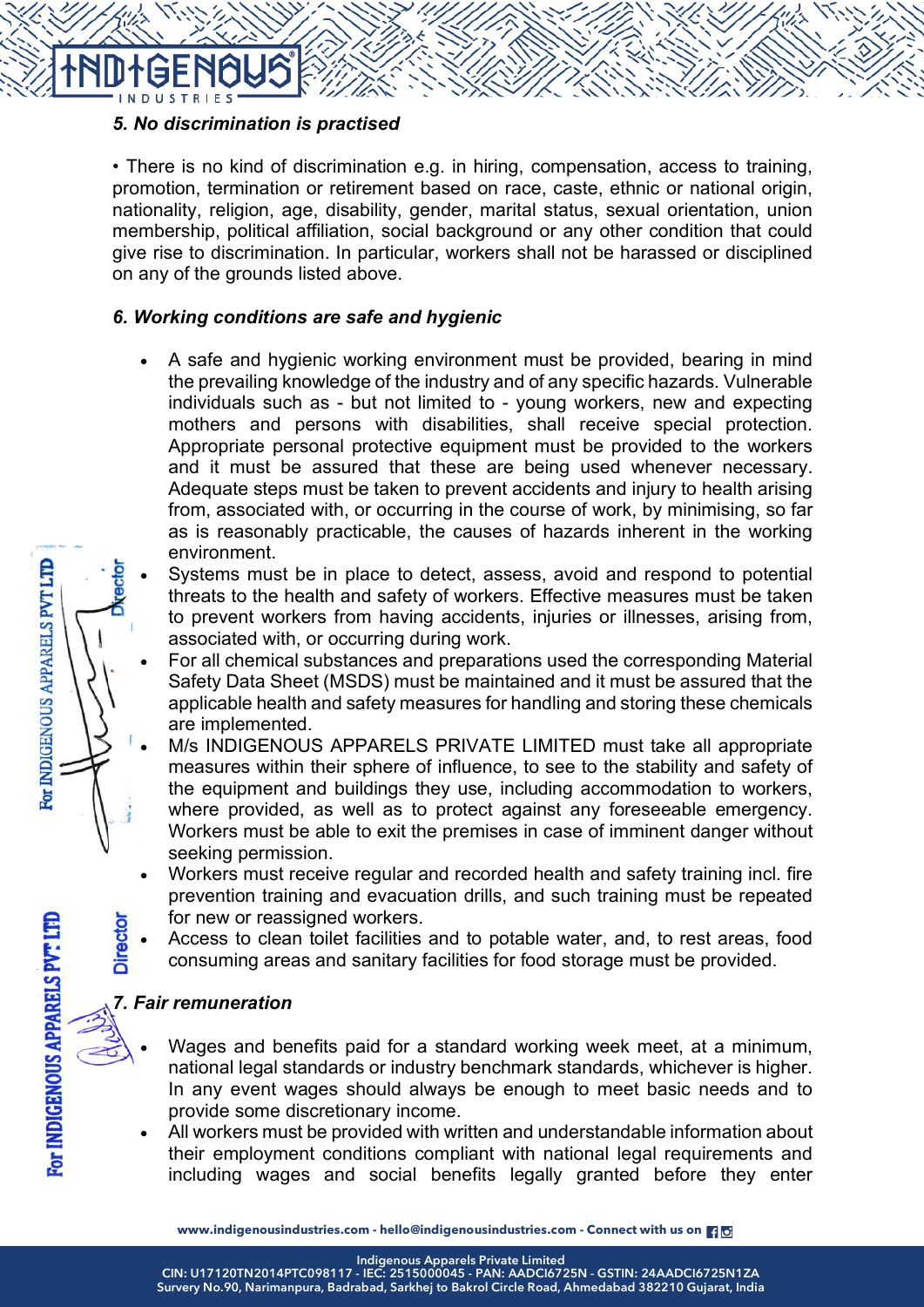

employment and about the particulars of their wages for the pay period concerned each time that they are paid.

• Deductions from wages as a disciplinary measure are not permitted.

#### *8. Working hours are not excessive*

- Working hours must comply with national laws and benchmark industry standards, whichever affords greater protection.
- In any event, workers must not be required to work in excess of 48 hours per week on a regular basis, must have the right to have rest breaks in every working day and must be provided with at least one day off for every 7-day period on average. Overtime must be voluntary, must not exceed 12 hours per week, must not be demanded on a regular basis, must not represent a significantly higher likelihood of occupational hazards and must always be compensated at a premium rate of not less than one and one quarter times the regular rate or with leisure time.

#### *9. No precarious employment is provided*

- To every extent possible work performed must be on the basis of recognised employment relationship established through national law and practice.
- Obligations to employees under labour or social security laws and regulations arising from the regular employment relationship must not be avoided through the use of labour-only contracting, subcontracting, or home-working arrangements, or through apprenticeship schemes where there is no real intent to impart skills or provide regular employment, nor must any such obligations be avoided through the excessive use of fixed-term contracts of employment.

# *10. Harsh or inhumane treatment is prohibited*

- Physical abuse or discipline, the threat of physical abuse, sexual or other harassment and verbal abuse or other forms of intimidation is prohibited.
- All disciplinary measures must be recorded.

# *11. Social Compliance Management*

M/s INDIGENOUS APPARELS PRIVATE LIMITED supports the implementation and monitoring of above cited social criteria by:

- nominating a person, Mrs.BHAVINI SOLANKI responsible for social accountability
	- monitoring compliance with the social criteria and implementing necessary improvements at its facilities
- informing its workers about the content of the minimum social criteria in the applicable local language(s).
- maintaining records of the name, age, working hours and the wages paid for each worker
- allowing the workers to nominate a representative for social accountability that is able to provide feedback to the management regarding implementation status of and compliance with social criteria

**Indigenous Apparels Private Limited**

For INDIGENOUS APPARELS PVT LTD

**Director** 

For INDIGENOUS APPARELS PVT LTD